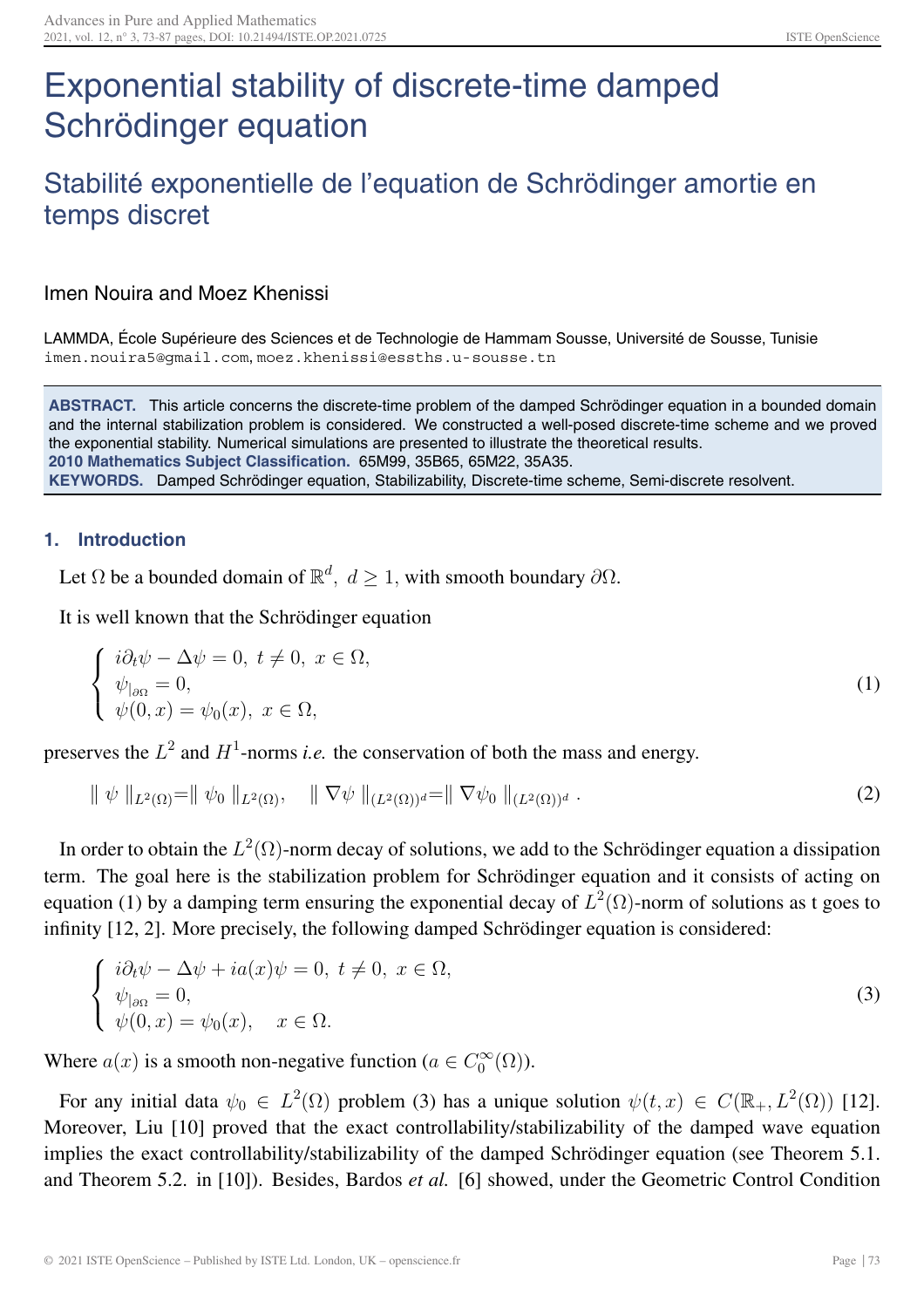$(GCC)^1$ , the exact controllability/stabilizability of the damped wave equation. Therefore, by using the previous results of [10] and [6], we obtain the following stabilization result.

**Theorem 1.1.** Let  $a \in C_0^{\infty}(\Omega)$  a positive function and  $\omega = \{a(x) > 0\}$  verifies the GCC. Then, there *exist positive constants*  $\gamma$  *and* C *such that* 

$$
\|\psi(t)\|_{L^2(\Omega)} \le C e^{-\gamma t} \|\psi_0\|_{L^2(\Omega)}, \qquad \forall t > 0,
$$
\n
$$
(4)
$$

*for every solution*  $\psi$  *of* (3) *with initial data*  $\psi_0 \in L^2(\Omega)$ *.* 

- **Remark 1.2.** 1. Contrary to the finite speed of the waves, the Schrödinger equation has an infinite speed of propagation. Therefore, we can weaken the GCC condition used for the wave equation in the following way [2]: Every ray of geometric optics enters the region where the damping term is effective.
	- 2. The previous exponential decay property (4) was also proved by E. Machtyngier and E. Zuazua under the Lions Condition [12].

For  $\tau \in \{\Re e \tau < 0\}$  the resolvent associated to problem (3) is

$$
R(\tau) := (-i\tau - \Delta + i a)^{-1},\tag{5}
$$

and for all  $f \in L^2(\Omega)$ ,  $R(\tau)f$  is the unique solution of the following system

$$
\begin{cases}\n(-i\tau - \Delta + ia)v = f, \text{ in } \Omega, \\
v_{|\partial\Omega} = 0.\n\end{cases}
$$
\n(6)

It is easy to see that

$$
R(\tau)\psi_0 = i \int_0^{+\infty} e^{\tau t} \psi(t) dt,\tag{7}
$$

with  $\psi(t)$  solution of (3). It is also clear that the relation (7) defines a bounded operator from  $L^2(\Omega)$ to  $L^2(\Omega)$ , holomorphic on  $\{\Re e \tau < 0\}$ . Since the domain  $\Omega$  is bounded then the injection  $\mathcal{D}(\Delta) =$  $H_0^1(\Omega) \cap H^2(\Omega) \hookrightarrow L^2(\Omega)$  is compact. Hence,  $R(\tau)$ , a compact operator from  $L^2(\Omega)$  to  $L^2(\Omega)$ , is meromorphic in C and has no poles in the imaginary axis.

By applying the result of Gearhart 1978, Prüss 1984 and Greiner 1985 [14] (Theorem 1.11 and Theorem 1.18 in Chapter V [8]), we have the equivalence between the exponential decay property (4) and the following resolvent property.

**Proposition 1.3.** *Under the assumptions of Theorem* 1.1*. There exist positive constants*  $\lambda_0$  *and* C *such that for*  $Re \tau < \lambda_0$  *we have* 

$$
\| R(\tau) \|_{L^2(\Omega) \to L^2(\Omega)} \leq C. \tag{8}
$$

<sup>1.</sup> Every ray of geometric optics enters the region where the damping term is effective in a uniform time.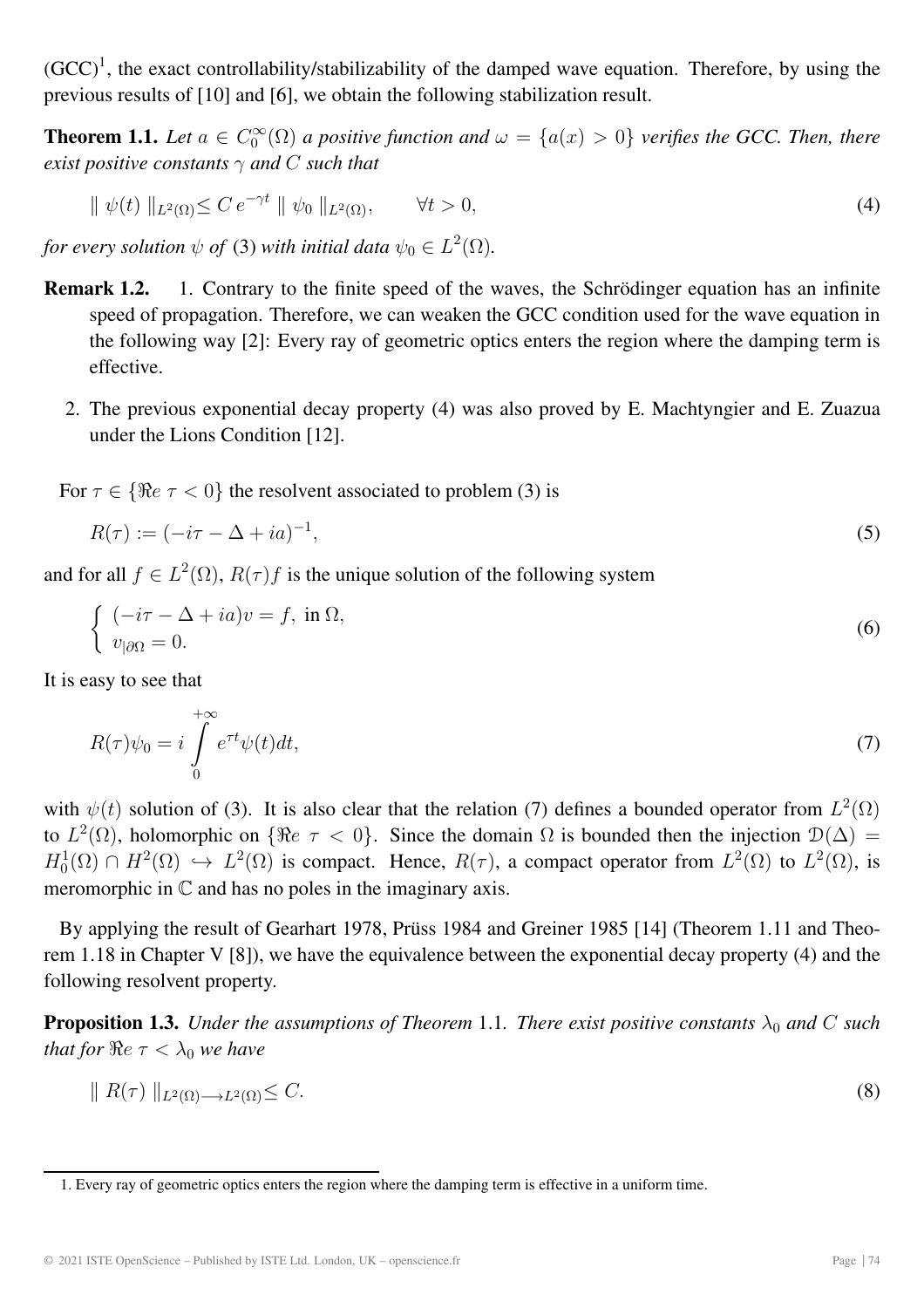Let us recall that in the case of exterior trapping domain, the internal stabilization problem for Schrödinger equation was considered by Aloui and Khenissi in [2]. Moreover, under the exterior geometric control condition on the set  $w = \{a(x) > 0\}$ , the authors proved in Theorem 1 in [2] the following resolvent estimate: There exist positive constants c,  $\alpha$  and  $\beta$  such that for any  $\tau \in {\tau \in \mathbb{R}^n}$  $\mathbb{C}$  /  $\Re e \tau \leq \alpha$ ;  $|\Im m \tau| \geq \beta$ }

$$
\| \chi R_{ex}(\tau) \chi \|_{L^2(\Omega) \to L^2(\Omega)} \leq c, \quad \text{where } \chi \in C_0^{\infty}(\mathbb{R}^d), \tag{9}
$$

where  $R_{ex}(\tau)$  is the outgoing resovent, that is to say that  $R_{ex}(\tau)f = (-i\tau - \Delta + ia)^{-1}f$  is the unique finite energy solution of the following system

$$
\begin{cases}\n(-i\tau - \Delta + ia)v = f, \ in \ \Omega, \\
v_{|\partial\Omega} = 0, \\
v \text{ outgoing}.\n\end{cases}
$$
\n(10)

Notice that the case of bounded domains can be treated by the same method as in [2] with a microlocal analysis. Therefore, the resolvent estimate (8) remains true under GCC. This Geometric Control Condition is, essentially, a necessary and sufficient condition for the stabilizability of wave equations. However, due to infinite speed of propagation, this notion of "geometric control" is not completely natural in the context of the stabilizability of Schrödinger equation. In this context, Aloui *et al.* [4] proved the exponential decay property for Schrödinger equation with a strong damping term " $ia(x)(-\Delta)^{\frac{1}{2}}a(x)\psi$ " without the GCC. More precisely the following equation was considered:

$$
\begin{cases}\ni\partial_t\psi - \Delta\psi + ia(x)(-\Delta)^{\frac{1}{2}}a(x)\psi = f, \ t > 0, \ x \in \Omega, \\
\psi = 0, \ x \in \partial\Omega, \\
\psi(0, x) = \psi_0(x), \ x \in \Omega.\n\end{cases} \tag{11}
$$

Moreover, the authors proved the  $C^{\infty}$ -smoothing effect.

Problem (11) has been introduced by Aloui [1] in order to prove the following weak Kato Smoothingeffect:

$$
\|\psi\|_{L^2([\epsilon,T],H_D^{s+1}(\Omega))} \leq C \|\psi_0\|_{H_D^s(\Omega)},
$$

where  $0 < \epsilon < T < \infty$  and  $\psi$  solution of (11), thus he deduced the  $C^{\infty}$ -smoothing effect.

This result has been improved by Aloui *et al.* [3], the authors proved the Kato smoothing effect under GCC (Remarks 1.3. in [3]):

 $\|\psi\|_{L^2([0,T]),H^{1/2}(\Omega))} \leq C \|\psi_0\|_{L^2(\Omega)}$ .

Note that in our case, the damping term " $ia(x)\psi$ " is not sufficient to have the smoothing effect and we will illustrate, by numerical simulations, this result in this paper.

The main objective of this paper is to study the discrete-time problem and the numerical analysis of the damped Schrödinger equation (3). The rest of the paper is organized as follows: In section 2, We consider the Crank-Nicolson method for time discretization and we prove the well-posedness of the scheme. Then, after the construction of the semi-discrete resolvent associated to the discrete-time scheme, we have proved the exponential stability. The idea and proofs are based on appropriate estimate of the semi-discrete resolvent and the Z-Transformation. Finally, in section 3, we complete the space discretization by the finite-difference method and we present some numerical experiments.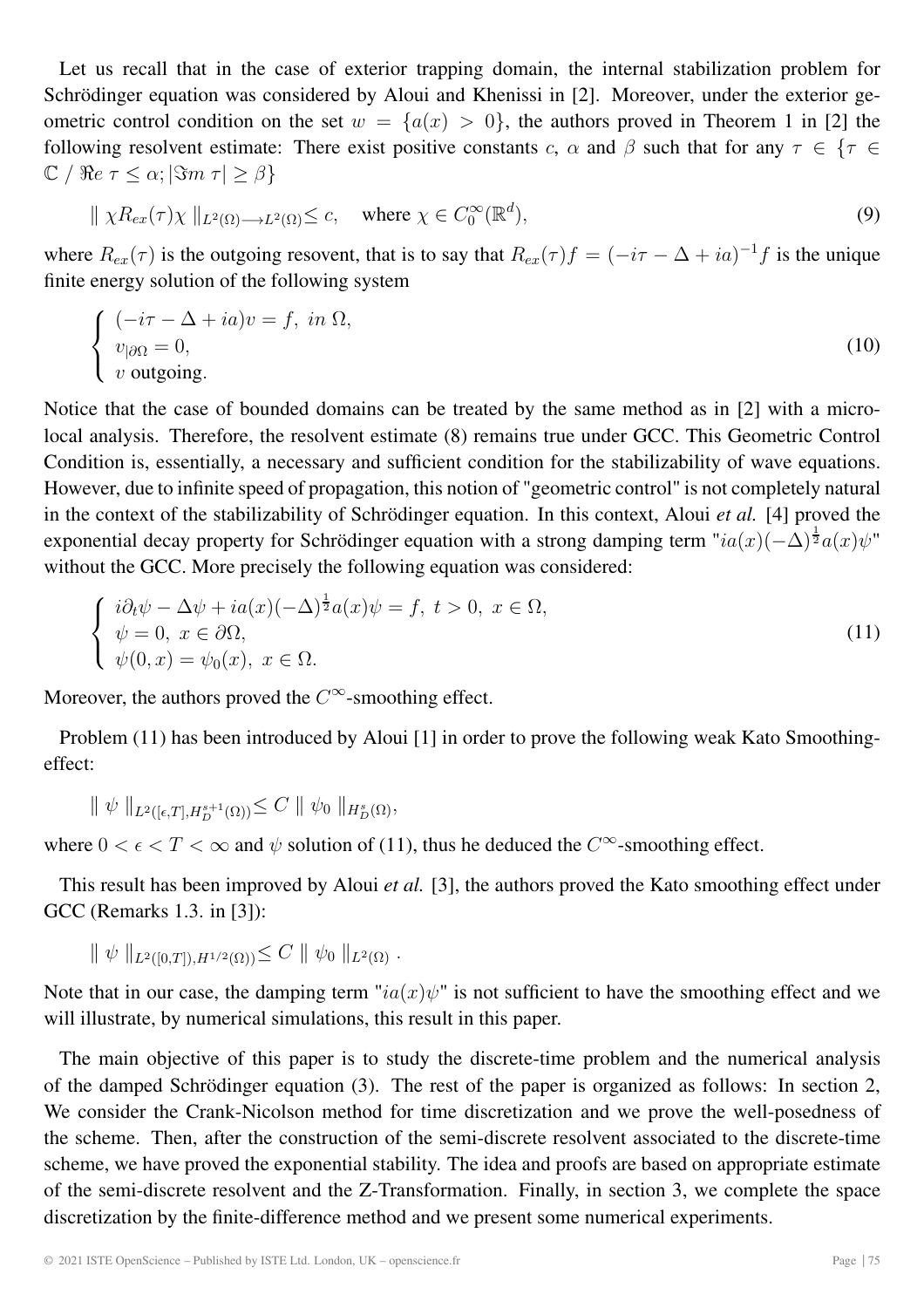#### **2. Stabilizability: Exponential stability of the discrete-time scheme**

Throughout section 2 the dimension of the space is arbitrary *i.e.* we consider a bounded domain  $\Omega \subset \mathbb{R}^d$ with  $d \geq 1$ . For the discretization in time t of the damped Schrödinger equation (3), we consider the Crank-Nicolson method, and we obtain the following discrete-time scheme:

$$
\begin{cases}\ni\frac{\psi^{n+1}-\psi^n}{\Delta t} - \Delta\left(\frac{\psi^{n+1}+\psi^n}{2}\right) + ia(x)\left(\frac{\psi^{n+1}+\psi^n}{2}\right) = 0, \quad n \in \mathbb{N}, \\
\psi^{n+1}_{|\partial\Omega} = 0, \quad n \in \mathbb{N}, \\
\psi^0 \in L^2(\Omega).\n\end{cases} \tag{12}
$$

Where we use the following notations:

- 1.  $t_n$ : *n*-th time step determined as:  $t_0 = 0$ ,  $t_n = n \Delta_t$ ,  $n \in \mathbb{N}$ ,  $\Delta_t > 0$  is the time step.
- 2.  $\psi^n(.)$ : approximation of  $\psi(t_n, .)$ .

# **Proposition 2.1.** *The discrete-time scheme* (12) *verifies the following properties:*

- *1. The scheme* (12) *is well posed in*  $L^2(\Omega)$ *.*
- 2. The scheme (12) is stable, and for all  $\psi^0 \in L^2(\Omega)$  we have:  $\forall n \in \mathbb{N}^*, \quad || \psi^n ||_{L^2(\Omega)} \le || \psi^0 ||_{L^2(\Omega)}.$ (13)
- *3. The scheme* (12) *is convergent.*
- *4. If* a = 0 *then the discrete-time scheme without damping term is a conservative scheme and we have:*

$$
\forall n \in \mathbb{N}, \quad \parallel \psi^{n+1} \parallel_{L^2(\Omega)} = \parallel \psi^n \parallel_{L^2(\Omega)}.
$$
\n
$$
(14)
$$

*Proof.* We write the scheme (12) in the following form:

$$
(\frac{2i}{\Delta_t} - \Delta + ia)\psi^{n+1} = F_n, \text{ where } F_n = (\frac{2i}{\Delta_t} + \Delta - ia)\psi^n.
$$

As indicated in the Introduction,  $R(\tau) = (-i\tau - \Delta + i a)^{-1}$  is the resolvent of problem (3) holomorphic on {Re  $\tau < 0$ }. Besides, we have  $\Re e(-\frac{2}{\tau})$  $\frac{2}{\Delta_t}$ ) =  $-\frac{2}{\Delta_t}$  $\frac{2}{\Delta_t}$  < 0 so by using proposition 1.3 we get:  $R(-\frac{2}{\Delta_t})$  $\frac{1}{\Delta_t}$ ) = (  $2i$  $\frac{2i}{\Delta_t} - \Delta + ia$ <sup>-1</sup> is bounded. Hence,

$$
\psi^{n+1} = R(-\frac{2}{\Delta_t})F_n.
$$

Denote by  $A = -\Delta + ia$ , A is defined from  $\mathcal{D}(A)$  to  $L^2(\Omega)$  where  $\mathcal{D}(A) = H_0^1(\Omega) \cap H^2(\Omega)$ . We start by proving the well-posedness of scheme (12) in  $\mathcal{D}(A)$  then we conclude the well posedness in  $L^2(\Omega)$ by density. Let  $\psi^0 \in \mathcal{D}(A)$ , So we have

$$
\begin{cases}\n\psi^{n+1} = R(-\frac{2}{\Delta_t})F_n, \ n \in \mathbb{N}, \\
\psi^0 \in \mathcal{D}(A).\n\end{cases} \n(15)
$$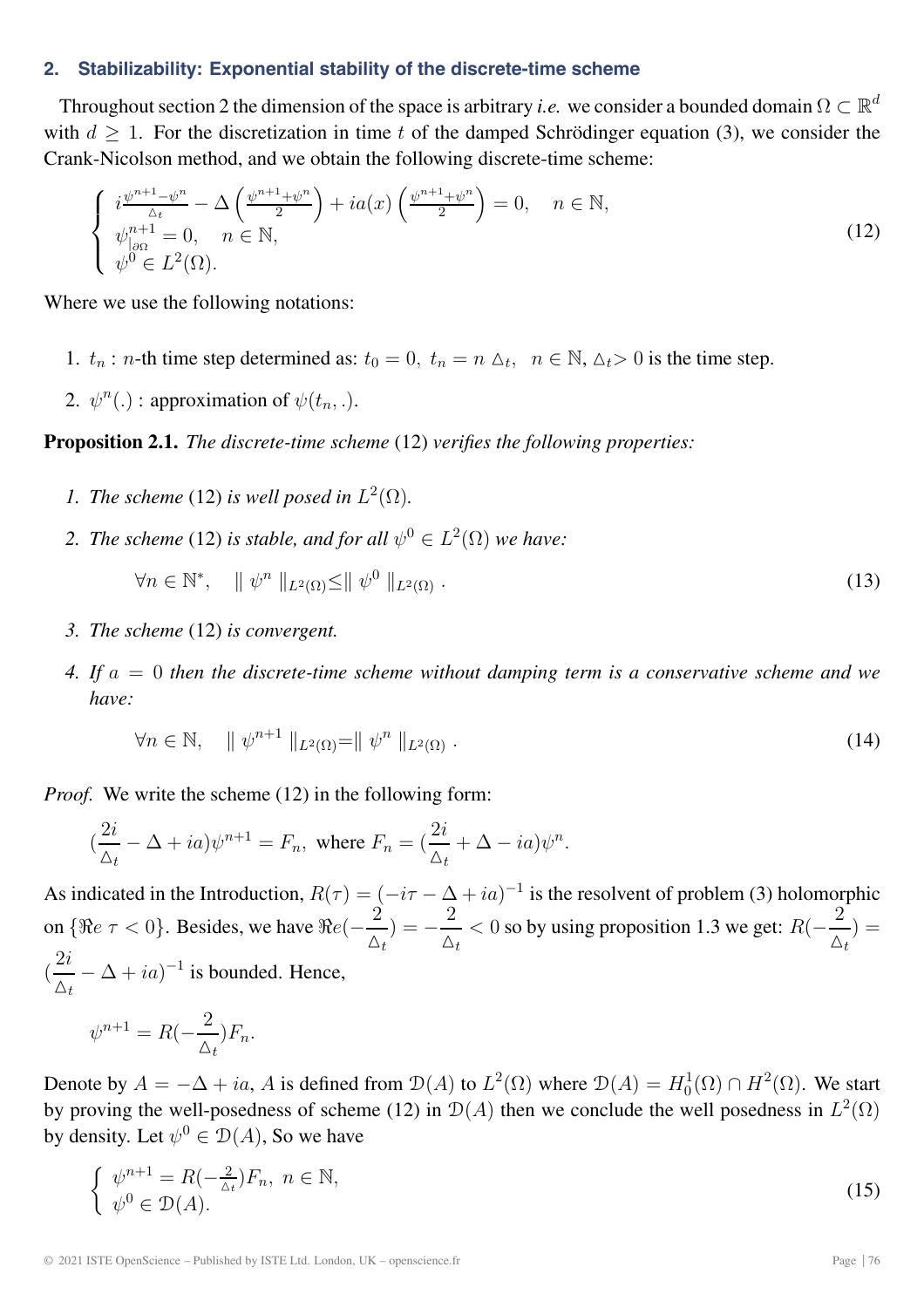Now, we prove by recurrence that the scheme (12) has a solution  $\psi^n \in \mathcal{D}(A)$ . Suppose that  $\psi^n \in \mathcal{D}(A)$ then  $F_n \in L^2(\Omega)$ , and according to the fact that the resolvent  $R(\tau)$  is defined for  $\{\Re e \tau < 0\}$  as an operator from  $L^2(\Omega)$  to  $\mathcal{D}(A)$ , then equation (15) has unique solution  $\psi^{n+1} \in \mathcal{D}(A)$ . Therefore, we conclude the well-posedness of scheme (12) in  $L^2(\Omega)$  by density.

Taking into account that  $C_0^{\infty}(\Omega)$  is dense in  $L^2(\Omega)$ , in this proof it is sufficient to show that the stability estimate (13) holds for all  $\psi^0 \in C_0^{\infty}(\Omega)$ , therefore we conclude proposition 2.1 by density. Denote by  $\|\cdot\|_2$  the norm in  $L^2(\Omega)$ .

Let  $n \in \mathbb{N}^*$  and  $k \in \mathbb{N}$ , we multiply (12) by  $(\overline{\psi^{k+1} + \psi^k})$  and integrate over  $\Omega$ , we get:

$$
\int_{\Omega} \left[ i \frac{\psi^{k+1} - \psi^k}{\Delta_t} - \Delta \left( \frac{\psi^{k+1} + \psi^k}{2} \right) + ia(x) \left( \frac{\psi^{k+1} + \psi^k}{2} \right) \right] (\overline{\psi^{k+1} + \psi^k}) dx = 0.
$$

Which yields to:

$$
\frac{i}{\Delta_t} \left( \int_{\Omega} |\psi^{k+1}|^2 - |\psi^k|^2 + \psi^{k+1} \overline{\psi^k} - \psi^k \overline{\psi^{k+1}} dx \right) + \frac{1}{2} \| \nabla (\psi^{k+1} + \psi^k) \|_2^2
$$

$$
+ \frac{i}{2} \| \sqrt{a(x)} (\psi^{k+1} + \psi^k) \|_2^2 = 0,
$$

and since

$$
\psi^{k+1}\overline{\psi^k} - \psi^k \overline{\psi^{k+1}} = \psi^{k+1}\overline{\psi^k} - \overline{\psi^{k+1}\overline{\psi^k}} = 2i\Im m(\psi^{k+1}\overline{\psi^k}),
$$

then it follows that:

$$
\frac{i}{\Delta_t} \left( \parallel \psi^{k+1} \parallel_2^2 - \parallel \psi^k \parallel_2^2 + 2i \int_{\Omega} \Im m(\psi^{k+1} \overline{\psi^k}) dx \right) + \frac{1}{2} \parallel \nabla(\psi^{k+1} + \psi^k) \parallel_2^2
$$

$$
+ \frac{i}{2} \parallel \sqrt{a(x)} (\psi^{k+1} + \psi^k) \parallel_2^2 = 0.
$$

Considering the imaginary part of the last equation, we get:

$$
\frac{1}{\Delta_t} (\|\psi^{k+1}\|_2^2 - \|\psi^k\|_2^2) + \frac{1}{2} \|\sqrt{a(x)}(\psi^{k+1} + \psi^k)\|_2^2 = 0.
$$
 (16)

Then

$$
\frac{1}{\Delta_t}(\|\psi^{k+1}\|_2^2 - \|\psi^k\|_2^2) = -\frac{1}{2} \|\sqrt{a(x)}(\psi^{k+1} + \psi^k)\|_2^2 \le 0.
$$

Thus,

$$
\| \psi^{k+1} \|_2 - \| \psi^k \|_2 \le 0.
$$

Hence,

$$
\sum_{k=0}^{n-1} (\parallel \psi^{k+1} \parallel_2 - \parallel \psi^k \parallel_2) \leq 0.
$$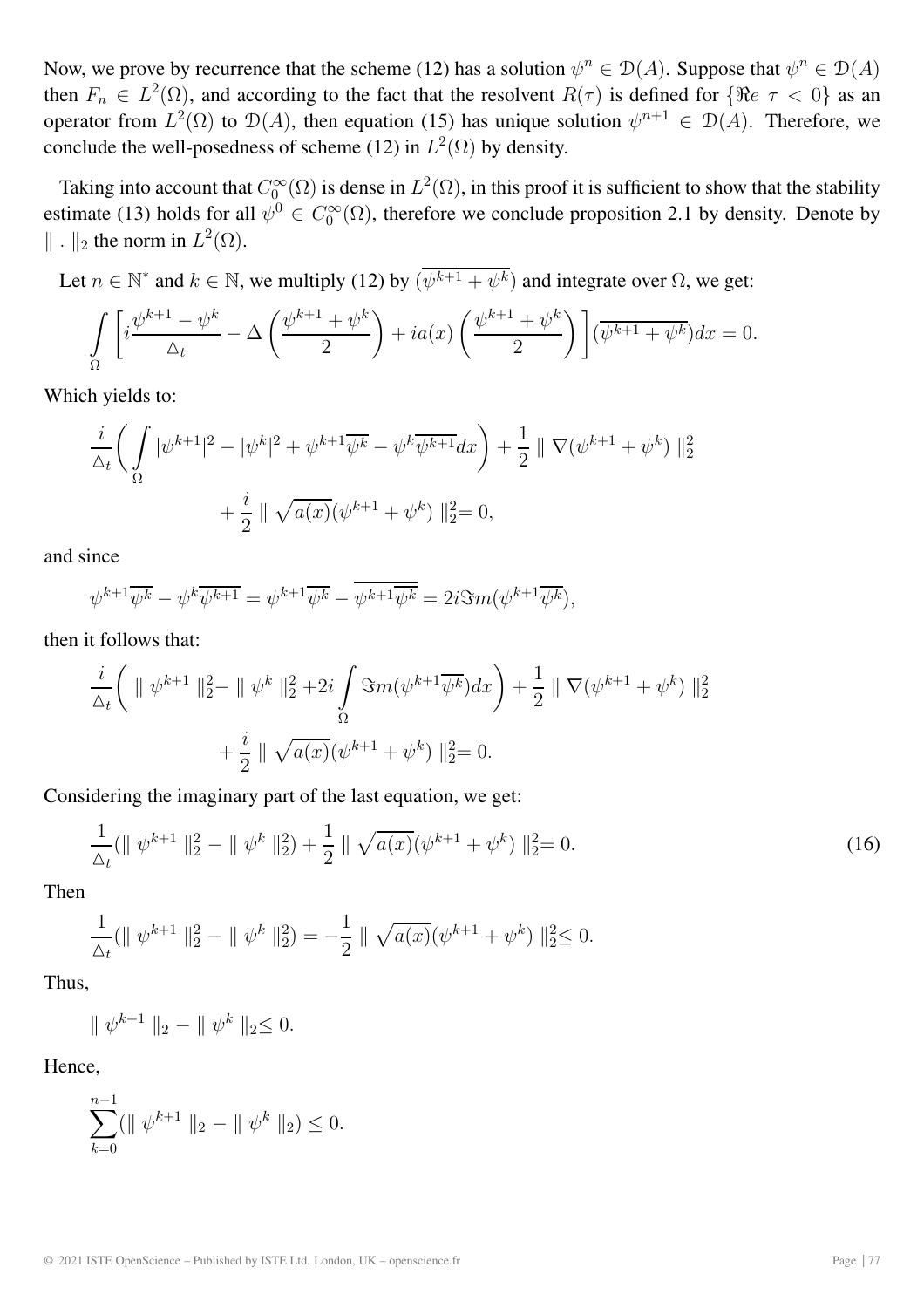Which implies that for all  $n$  in  $\mathbb{N}^*$ ,

$$
\parallel \psi^n \parallel_2 \leq \parallel \psi^0 \parallel_2,
$$

which achieves the proof of (13).

Thanks to the fact that the Crank-Nicolson time discretization scheme is a consistant scheme for the linear Schrödinger equation. Therefore, by using the Lax-Richtmyer Equivalence Theorem (Theorem 1 in [16]), consistency and stability imply the convergence of scheme 12.

When  $a = 0$ , the Crank-Nicolson scheme verifies the mass conservation law: In fact, by equality (16) from this proof, we obtain:  $\forall n \in \mathbb{N}$ ,  $\|\psi^{n+1}\|_{L^2(\Omega)} = \|\psi^n\|_{L^2(\Omega)}$ .  $\Box$ 

The main result of this paper is to prove the following exponential stability of the discrete-time damped Schrödinger equation.

**Theorem 2.2.** Let us suppose that  $w = \{a(x) > 0\}$  verifies the GCC. Then, there exist positive constants  $c, \gamma$  *such that* 

$$
\forall n \in \mathbb{N}^*, \qquad \parallel \psi^n \parallel_{L^2(\Omega)} \leq c \, e^{-\gamma t_n} \parallel \psi^0 \parallel_{L^2(\Omega)}, \tag{17}
$$

*where*  $\psi^n$  *denotes the solution of* (12)*.* 

# *2.1. Proof of Theorem* **2.2**

The proof of Theorems 2.2 is based on appropriate semi-discrete resolvent estimate. We first define the semi-discrete resolvent associated to discrete-time scheme (12), therefore we use the Z-transformation which is the discrete analogue of the Laplace-transformation.

We consider a bounded function  $\psi : \mathbb{R}_+ \to L^2(\Omega)$ . The Laplace transform of  $\psi$  is

$$
L(\psi)(\tau) = \int_{0}^{+\infty} \psi(t) e^{t\tau} dt, \ \tau = \lambda + i\sigma \in \mathbb{C}.
$$
 (18)

And the Z-transformation of  $\{\psi^m\}$  is (Definition 3.1 in Appendix):

$$
Z\{\psi^m\} := \sum_{m=0}^{+\infty} \psi^m z^{-m}, \ z \in \mathbb{C}, \ |z| > r, \ r \text{ is the radius of convergence.}
$$
 (19)

To obtain a quadrature approach of the Laplace transform (18) we take a particular case of Z-transform with  $z = e^{-\Delta_t \tau}$ ,  $\psi^m = \psi(t_m)$  and multiply the series (19) by  $\Delta_t$ :

$$
\widehat{\psi}(\tau) = \Delta_t \sum_{m \in \mathbb{N}} \psi^m e^{m \Delta_t \tau}, \ \tau \in \mathbb{C}, \ \tau = \lambda + i\sigma. \tag{20}
$$

The condition  $\lambda < 0$  is sufficient for the convergence of the series (20). In fact We know that the sequence  ${\psi^m}_{m\in\mathbb{N}}$  is bounded, then there exists a positive constant C such that

$$
\| \psi^m e^{m \Delta_t \tau} \|_{L^2(\Omega)} = \| \psi^m \|_{L^2(\Omega)} e^{m \Delta_t \lambda} \leq C e^{m \Delta_t \lambda}, \ m \in \mathbb{N}.
$$

Moreover, the geometric series  $\sum$  $m \geq 0$  $e^{m\Delta_t \lambda}$  converges if and only if  $|e^{\Delta_t \lambda}| < 1$  *i.e.*  $\lambda < 0$ .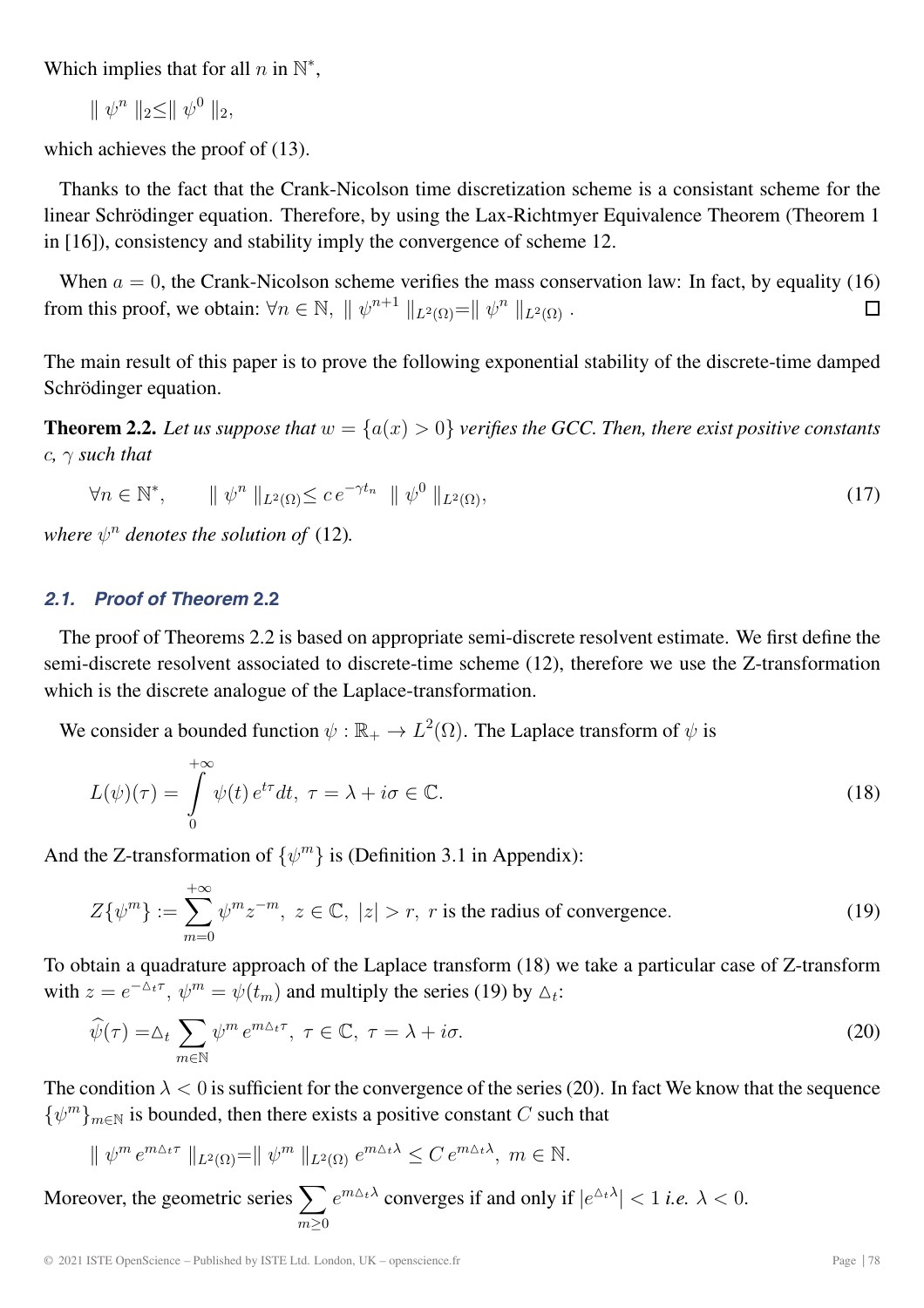In our particular case,  $\hat{\psi}$  is  $\frac{2\pi}{\Delta_t}$ -periodic with respect to  $\sigma$  (the imaginary part of  $\tau$ ), then we shall take  $\left[-\frac{\pi}{\sqrt{2}}\right]$  $\Delta_t$  $\frac{\pi}{\cdot}$  $\frac{\pi}{\Delta_t}$  as the fundamental domain of  $\sigma$ . Therefore, we define the Z-transform of  $\{\psi^m\}$  as follows:

$$
Z\{\psi^m\} := \widehat{\psi}(\tau) = \Delta_t \sum_{m \in \mathbb{N}} \psi^m e^{m\Delta_t \tau}, \ \tau = \lambda + i\sigma, \text{ with } \lambda < 0 \text{ and } \sigma \in [-\frac{\pi}{\Delta_t}, \frac{\pi}{\Delta_t}]. \tag{21}
$$

Let  $z = e^{-\Delta t \tau}$ , remark that  $Z\{\psi^{m+1} \pm \psi^m\} = (z \pm 1)\widehat{\psi} - z \Delta_t \psi^0$  and apply Z-Transform (21) on scheme (12), we obtain

$$
\frac{i}{\Delta_t}((z-1)\widehat{\psi}-z\Delta_t\,\psi^0)-\frac{1}{2}\Delta((z+1)\widehat{\psi}-z\Delta_t\,\psi^0)+\frac{i}{2}a(x)((z+1)\widehat{\psi}-z\Delta_t\,\psi^0)=0.\tag{22}
$$

Therefore,

$$
\left(\frac{2i(z-1)}{\Delta_t (z+1)} - \Delta + ia\right)\hat{\psi} = \frac{z}{z+1} \left(2i\psi^0 + \Delta_t \left(-\Delta + ia\right)\psi^0\right). \tag{23}
$$

Now we use the following Remark.

**Remark 2.3.** Knowing that  $\Omega$  is a bounded domain and  $(-\Delta + ia)^{-1}$  is a compact operator from  $L^2(\Omega)$ to  $L^2(\Omega)$ , therefore the eigenfunctions  $\{\varphi_k\}_k$  form a Riesz basis for  $L^2(\Omega)$  [17] and the spectrum is formed by discrete eigenvalues  $\{\nu_k\}_k$ . The eigenfunction  $\varphi_k$  is defined by

$$
\begin{cases}\n(-\Delta_D + ia)\varphi_k = \nu_k \varphi_k, \ x \in \Omega, \\
\varphi_k = 0, \ x \in \partial\Omega,\n\end{cases}
$$
\n(24)

with  $\nu_k$  being the eigenvalue associated to  $\varphi_k$ .

Let  $\psi^0 \in \mathcal{D}(A)$  with  $\mathcal{D}(A) := H_0^1(\Omega) \cap H^2(\Omega)$  being the domain of the operator  $A := -\Delta + ia$ . Taking into account that  $\mathcal{D}(A)$  is dense in  $L^2(\Omega)$ , in the rest of this paper it is sufficient to prove some results in  $\mathcal{D}(A)$  hence we conclude by density in  $L^2(\Omega)$ .

Remark 2.3 implies that the initial data  $\psi^0$  can be written as a linear combination of the basis  $\{\varphi_k\}_k$ . There exist  $\beta_k \in \mathbb{C}$  such that

$$
\psi^0 = \sum_k \beta_k \varphi_k < \infty,\tag{25}
$$

and

$$
-\Delta\psi^{0} + i a \psi^{0} = \sum_{k} \beta_{k} (-\Delta + i a) \varphi_{k} = \sum_{k} \beta_{k} \nu_{k} \varphi_{k} < \infty.
$$
 (26)

Hence, Substituting  $z = e^{-\Delta t \tau}$  in equality (23) yields to:

$$
\left(-\frac{2i(1-e^{-\Delta_t\tau})}{\Delta_t(1+e^{-\Delta_t\tau})}-\Delta+ia\right)\widehat{\psi}=\frac{2i}{1+e^{\Delta_t\tau}}\sum_k\beta_k\varphi_k+\frac{\Delta_t}{1+e^{\Delta_t\tau}}\sum_k\nu_k\beta_k\varphi_k.
$$

Therefore we obtain

$$
\widehat{\psi}(\tau) = R_{\Delta_t}(\tau) \left( \frac{2i}{1 + e^{\Delta_t \tau}} \sum_k \beta_k \varphi_k + \frac{\Delta_t}{1 + e^{\Delta_t \tau}} \sum_k \nu_k \beta_k \varphi_k \right),\tag{27}
$$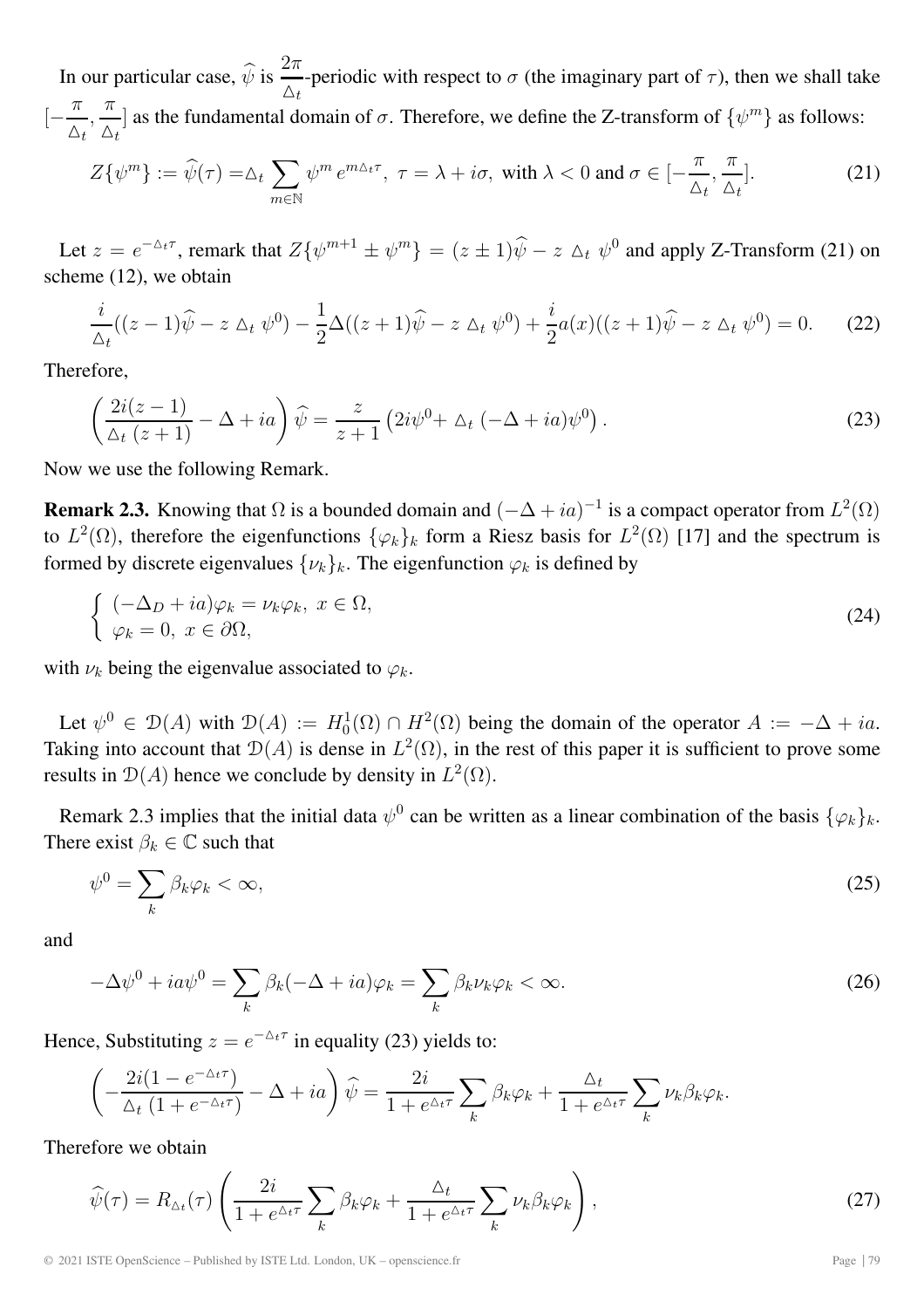where

$$
R_{\Delta_t}(\tau) = (-i \alpha_{\Delta_t}(\tau) - \Delta + i a)^{-1}, \text{ with } \alpha_{\Delta_t}(\tau) = \frac{2(1 - e^{-\tau \Delta_t})}{\Delta_t (1 + e^{-\tau \Delta_t})}.
$$
\n(28)

Finally, we conclude the following definition.

**Definition 2.4.** The semi-discrete resolvent associated to the Crank-Nicolson scheme (12) is:

$$
R_{\Delta_t}(\tau) = (-i \alpha_{\Delta_t}(\tau) - \Delta + i a)^{-1}, \text{ with } \alpha_{\Delta_t}(\tau) = \frac{2(1 - e^{-\tau \Delta_t})}{\Delta_t (1 + e^{-\tau \Delta_t})}.
$$
 (29)

To prove Theorem 2.2 we will use in particular Proposition 2.5 and Corollary 2.6 below.

**Proposition 2.5.** Let us suppose that  $w = \{a(x) > 0\}$  verifies the GCC. Then, there exists  $\eta > 0$  such that for all  $\Delta_t$ <  $\eta$ , there exist positive constants  $\lambda_0$  and  $C$  such that for  $|\Re e\>\tau|<\lambda_0$  and  $\varphi\in L^2(\Omega)$  we *have*

$$
\| R_{\Delta t}(\tau) \varphi \|_{L^2(\Omega)} \leqslant c \| \varphi \|_{L^2(\Omega)} . \tag{30}
$$

*Proof.* Knowing that  $\tau = \lambda + i\sigma$ , we remark that:

$$
R_{\Delta_t}(\tau) = R(\alpha_{\Delta_t}),
$$

where R is the resolvent of the damped Schrödinger equation defined by (5) and  $R_{\Delta t}$  is the semi-discrete resolvent of the Crank-Nicolson scheme defined by (29).

By using proposition 1.3 we have, under GCC on the set  $w = \{a(x) > 0\}$ , there exist positive constants  $\lambda_0$  and C such that for  $|\Re e \alpha_{\Delta t}| < \lambda_0$  and  $\varphi \in L^2(\Omega)$ 

$$
\| R(\alpha_{\Delta_t})\varphi \|_{L^2(\Omega)} \le C \| \varphi \|_{L^2(\Omega)} . \tag{31}
$$

Calculating the limit of  $\alpha_{\Delta_t}(\tau)$  when  $\Delta_t$  tends to 0, we find

$$
\lim_{\Delta_t \to 0} \alpha_{\Delta_t}(\tau) = \tau. \tag{32}
$$

By using the above limit, we can conclude Proposition 2.5 by identification from proposition 1.3. In fact, by using (32) we obtain

$$
\lim_{\Delta_t \to 0} \Re e(\alpha_{\Delta_t}(\tau)) = \Re e(\tau) = \lambda \quad \text{and} \quad \lim_{\Delta_t \to 0} \Im m(\alpha_{\Delta_t}(\tau)) = \Im m(\tau) = \sigma.
$$

Then we get (when  $\Delta_t \to 0$  and  $(\lambda, \sigma) \neq (0, 0)$ )

 $\Re e(\alpha_{\Delta t}(\tau)) \sim \lambda$  and  $\Im m(\alpha_{\Delta t}(\tau)) \sim \sigma$ .

Hence, there exist positive constants  $c_1$ ,  $c_2$ ,  $\eta$  such that for all  $\Delta_t < \eta$ ,

 $c_1|\lambda| < |\Re e(\alpha_{\Delta t}(\tau))| < c_2|\lambda|.$ 

Therefore, by identification using proposition 1.3 *i.e.* using all its hypotheses and conditions, we conclude Proposition2.5. П

**Corollary 2.6.** *Under the assumptions of Proposition* 2.5*. There exists a positive constant* c *such that*

$$
\|\widehat{\psi}(\tau)\|_{L^2(\Omega)} \le c \|\psi^0\|_{L^2(\Omega)},\tag{33}
$$

*where*  $\hat{\psi}(\tau)$  *is the Z-transform of*  $\{\psi^n\}$  *and*  $\psi^n$  *denotes the solution of Crank-Nicolson scheme*(12)*.*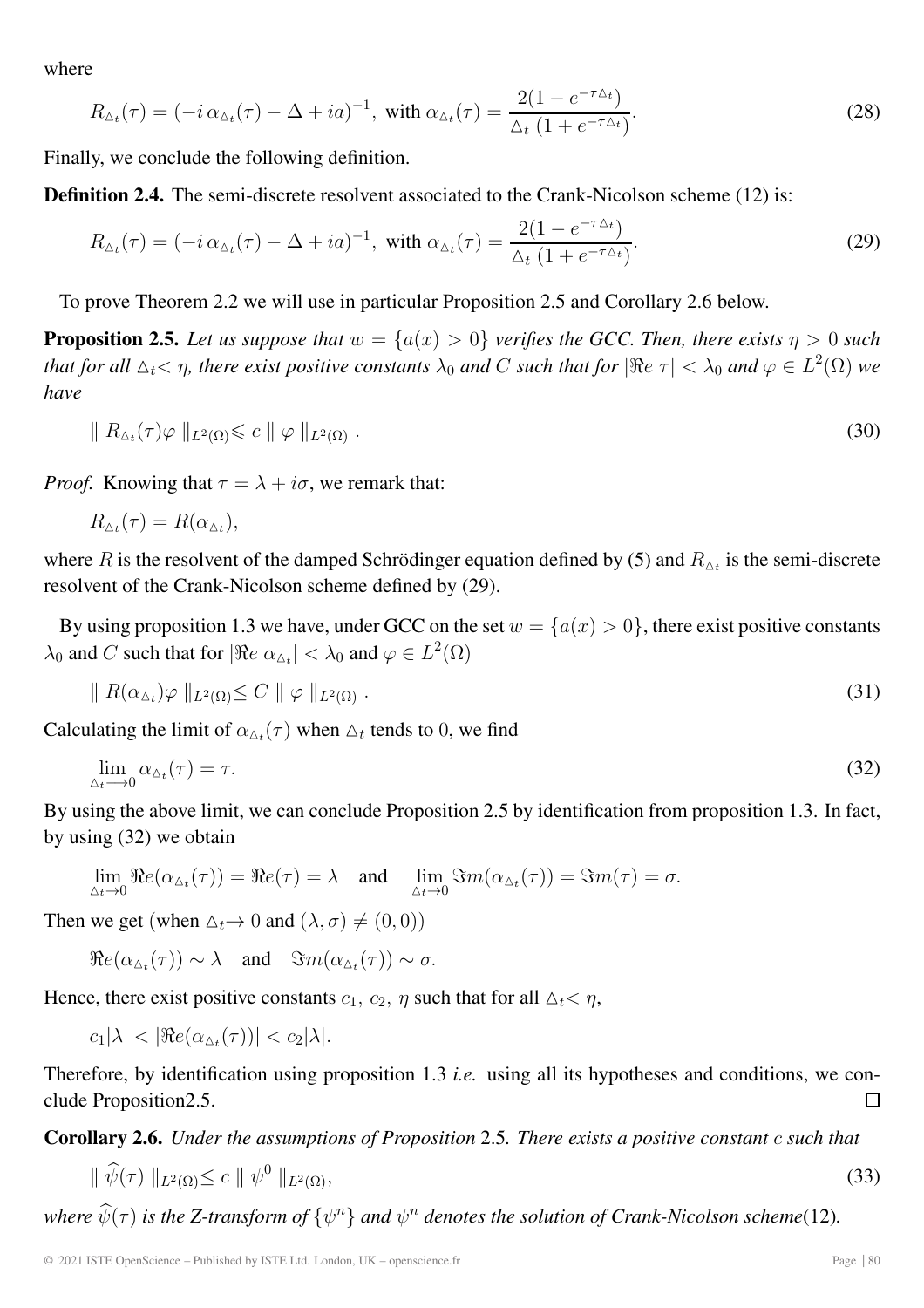*Proof.* Taking into account that  $\mathcal{D}(A) = H_0^1(\Omega) \cap H^2(\Omega)$  is dense in  $L^2(\Omega)$ , it is sufficient to prove (33) for initial data in  $D(A)$ . From equation (27) we have

$$
\widehat{\psi}(\tau) = R_{\Delta_t}(\tau) \left( \frac{2i}{1 + e^{\Delta_t \tau}} \sum_k \beta_k \varphi_k + \frac{\Delta_t}{1 + e^{\Delta_t \tau}} \sum_k \nu_k \beta_k \varphi_k \right),
$$

and since,

$$
\lim_{\Delta_t \to 0} \frac{2i}{1 + e^{\Delta_t \tau}} \sum_k \beta_k \varphi_k + \frac{\Delta_t}{1 + e^{\Delta_t \tau}} \sum_k \nu_k \beta_k \varphi_k = i \sum_k \beta_k \varphi_k = i \psi^0, i.e.
$$
  

$$
\frac{2i}{1 + e^{\Delta_t \tau}} \sum_k \beta_k \varphi_k + \frac{\Delta_t}{1 + e^{\Delta_t \tau}} \sum_k \nu_k \beta_k \varphi_k \underset{\Delta_t \to 0}{\sim} i \psi^0.
$$

Thus, there exist positive constants  $c_1$ ,  $c_2$ ,  $\eta$  such that for all  $\Delta_t < \eta$ ,

$$
c_1|i\psi^0| < \left|\frac{2i}{1 + e^{\Delta_t \tau}} \sum_k \beta_k \varphi_k + \frac{\Delta_t}{1 + e^{\Delta_t \tau}} \sum_k \nu_k \beta_k \varphi_k\right| < c_2|i\psi^0|,
$$

therefore, from Proposition 2.5 and under the same assumptions, there exists  $C_1$ ,  $C_2 > 0$  such that

$$
\left\| R_{\Delta_t}(\tau) \left( \frac{2i}{1 + e^{\Delta_t \tau}} \sum_k \beta_k \varphi_k + \frac{\Delta_t}{1 + e^{\Delta_t \tau}} \sum_k \nu_k \beta_k \varphi_k \right) \right\|_{L^2(\Omega)}
$$
  

$$
\leq C_1 \left\| \frac{2i}{1 + e^{\Delta_t \tau}} \sum_k \beta_k \varphi_k + \frac{\Delta_t}{1 + e^{\Delta_t \tau}} \sum_k \nu_k \beta_k \varphi_k \right\|_{L^2(\Omega)} \leq C_2 \| \psi^0 \|_{L^2(\Omega)},
$$

which achieves the proof of Corollary 2.6.

Now we tackle the proof of Theorem 2.2.

We denote by  $\|\cdot\|_2$  the norm in  $L^2(\Omega)$ . By defining the inverse Z-transformation (Theorem 3.3 in Appendix) we have:

$$
\psi^{n} = Z^{-1}\{Z\{\psi^{n}\}\} = \frac{1}{2\pi i} \oint_{C} Z\{\psi^{n}\} z^{n-1} dz, \quad n \in \mathbb{N}.
$$

By changing the variable  $z = e^{-\tau \Delta t}$ ,  $\tau = \lambda + i\sigma$ , and since we integrate on a circle around the origin by changing then  $\sigma \in [-\frac{\pi}{\sqrt{2}}]$  $\Delta_t$  $\frac{\pi}{\pi}$  $\left[\frac{1}{\Delta_t}\right]$ , and we obtain

$$
\psi^n = \frac{-\Delta_t}{2i\pi} \int_{\lambda_0 - i\frac{\pi}{\Delta_t}}^{\lambda_0 + i\frac{\pi}{\Delta_t}} \widehat{\psi}(\tau) e^{-\tau t_n} d\tau,\tag{34}
$$

where  $\hat{\psi}(\tau)$  is the Z-transform of  $\{\psi^n\}$ .  $\tau = \lambda_0 + i\sigma$ , hence

$$
\psi^n = \frac{-\Delta_t}{2i\pi} e^{-\lambda_0 t_n} \int\limits_{-\frac{\pi}{\Delta_t}}^{\frac{\pi}{\Delta_t}} \widehat{\psi}(\tau) e^{-i\sigma t_n} d\sigma.
$$
\n(35)

 $\Box$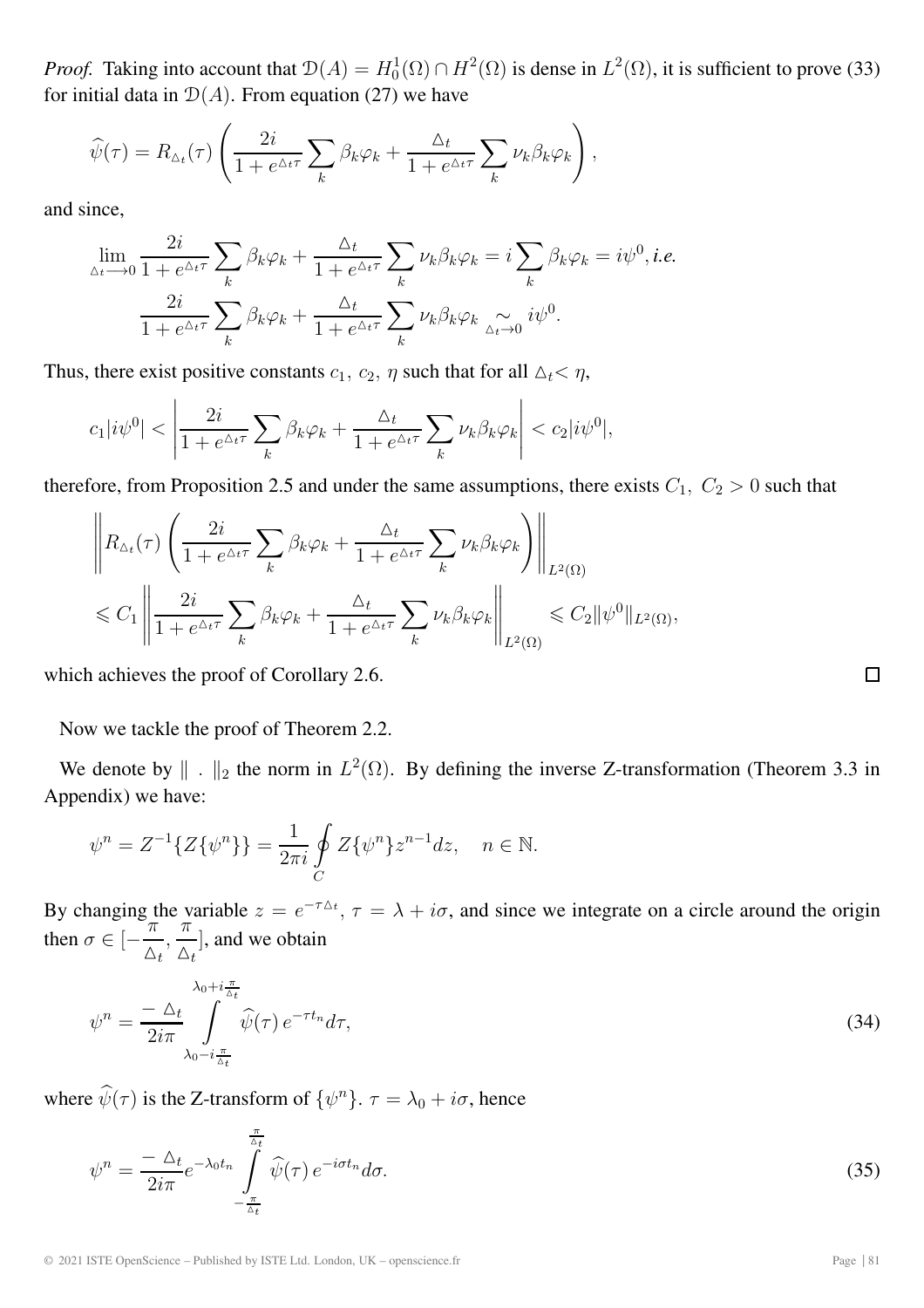By using estimate (33) of Corollary 2.6, under the same assumptions we have:

 $\|\hat{\psi}(\tau)\|_{2} \leq c \| \psi^{0} \|_{2}.$ 

Then, by using (35) and under the assumptions of Proposition 2.5, we get  $c > 0$  such that

$$
\|\psi^n\|_2 \leq \frac{\Delta_t}{2\pi} e^{-\lambda_0 t_n} \int\limits_{-\frac{\pi}{\Delta_t}}^{\frac{\pi}{\Delta_t}} c \|\psi^0\|_2 d\sigma = c e^{-\lambda_0 t_n} \|\psi^0\|_2.
$$

Which implies the exponential stability (17).

# **3. Numerical simulations**

In the numerical level, we will discuss some experiments that illustrate the results and the theory of this work. Therefore, we consider the dimension of the space is one and  $\Omega = ]-L, L[, L > 0]$ . The spatial discretization will be, for simplicity, the finite-difference method. The full discretized Crank-Nicolson Finite-difference scheme is designated by CNFD and is given as follows:

$$
\begin{cases}\n\mathbf{i} \frac{\psi_{j}^{n+1} - \psi_{j}^{n}}{\Delta t} - \Delta_{h}(\frac{\psi_{j}^{n+1} + \psi_{j}^{n}}{2}) + \mathbf{i} a_{j}(\frac{\psi_{j}^{n+1} + \psi_{j}^{n}}{2}) = 0, \ 1 \leq j \leq J - 1, \ n \in \mathbb{N}, \\
\psi_{0}^{n+1} = \psi_{J}^{n+1} = 0, \quad n \in \mathbb{N}, \\
\psi_{j}^{0}, \quad 1 \leq j \leq J - 1.\n\end{cases} \tag{36}
$$

Here we define:

- 1.  $x_j$  : j-th net point on  $(-L, L)$  determined as:  $x_0 = -L$ ,  $x_j = x_{j-1} + h$ ,  $1 \le j \le J 1$ ,  $x_J =$  $L, D = 2L$  dimension of the domain,  $h = \frac{2L}{J}$  is the space step, J is the number of space steps.
- 2.  $\psi_j(.)$ : approximation of  $\psi(.,x_j)$  and  $\psi_i^{\hat{n}}$ : approximation of  $\psi(t_n, x_j)$ .
- 3.  $a_i = a(x_i)$  and  $a^h = \{a_i\}.$

The discrete operator  $\Delta_h$  is the classical second-order finite-difference approximation of  $\partial_x^2$ :

$$
\Delta_h \psi_j = \frac{\psi_{j+1} - 2\psi_j + \psi_{j-1}}{h^2}.
$$
\n(37)

We associate the matrix  $[\Delta_h] \in \mathcal{M}_{J-1}(\mathbb{C})$  to the discrete operator  $\Delta_h$ . Consequently, the finite-difference spacial discretization leads to the following linear algebraic equation:

$$
\begin{cases} A^{n+1} \psi^{n+1,h} = b^n, & n \in \mathbb{N}, \\ \psi^0. & \end{cases}
$$
 (38)

Where

$$
A^{n+1} = \frac{i}{\Delta_t}[Id] - \frac{1}{2}[\Delta_h] + \frac{i}{2}[a^h] \quad \text{and} \quad b^n = \left(\frac{i}{\Delta_t}[Id] + \frac{1}{2}[\Delta_h] - \frac{i}{2}[a^h]\right)\psi^{n,h},\tag{39}
$$
  
with  $\psi^{n,h} = \begin{pmatrix} \psi_1^n \\ \psi_2^n \\ \vdots \\ \psi_{J-1}^n \end{pmatrix}$ , [Id] is the identity matrix in  $\mathcal{M}_{J-1}(\mathbb{C})$ , and  $[a^h] = \begin{pmatrix} a_1 \\ a_2 \\ \vdots \\ a_{J-1} \end{pmatrix}$ .

© 2021 ISTE OpenScience – Published by ISTE Ltd. London, UK – openscience.fr Page | 82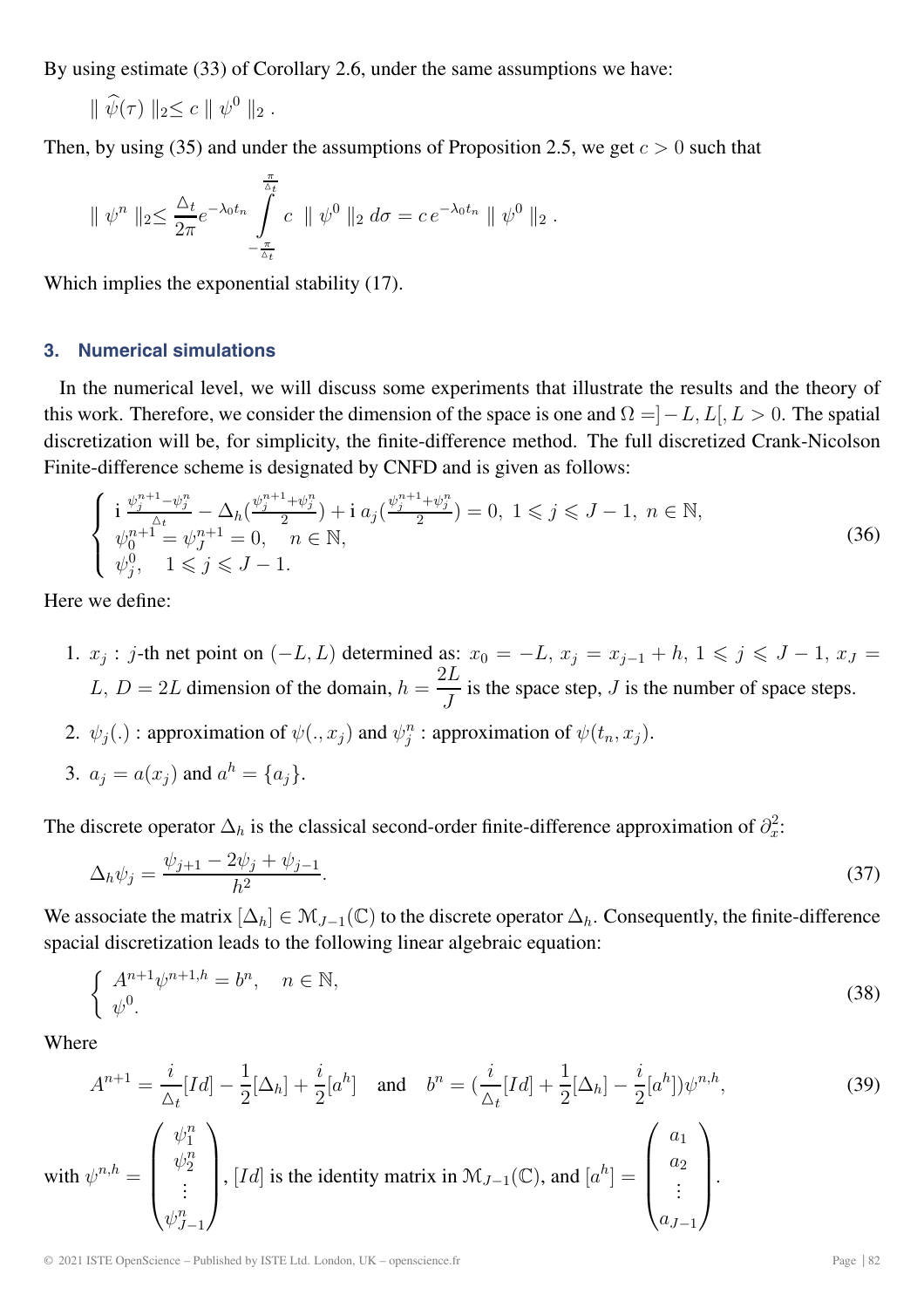If we use another type of time discretization as the Implicit-Euler method. One can utilize the mass conservation law of the linear Schrödinger equation to compare the two schemes. The Implicit Euler scheme with a finite-difference approximation is designated by IEFD. In the first experiment, We use a time step equal to  $\Delta_t= 10^{-3}$  for a final computational time  $T=4$  and we consider  $a=0$ . Figures 1a and 1b show the evolution of the  $L^2$ -norm for these two schemes CNFD and IEFD. Figure 1a illustrates the mass conservation law of the CNFD scheme as we have checked in (14) in Proposition 2.1. In contrast, Figure 1b shows that this property is not satisfied by IEFD scheme. Which implies the reason of our choice of Crank-Nicolson method.



**Figure 1.** Evolution of the  $L^2$ -norm for CNFD and IEFD.

Finally, in the numerical simulations, we consider the Crank-Nicolson Finite-Difference (CNFD) scheme (36) combined with GMRES method to solve the linear algebraic equation (38). We use a time step equal to  $\Delta_t= 10^{-3}$  for a final computational time  $T = 2$  ( $T := N\delta_t, N > 0$ ). The finite-difference discretization scheme considers  $J = 2^7$  points for the computational domain  $\Omega = ] - 40, 40[$ .

Figure 2 displays the exponential stability (Theorem 2.2). Here we consider a non-zero damping function  $a(x)$ , we choose it as a large Gaussian. Besides, we choose a smooth initial data  $\psi_0$  as a Gaussian function. The damping function  $a(x)$  and the initial data  $\psi_0$  are drawn in Figure 2a. Now, we can show numerically the exponential decay of the  $L^2$ -norm of the discrete solution by plotting  $\ln\left(\frac{\|\psi^N\|_2}{\|\psi^O\|_2}\right)$  $\frac{\mathbb{E} \times \mathbb{E} \times \mathbb{E}}{\|\psi^0\|_2}$  and obtaining a graph of line:  $y = pt + d$ , with  $p < 0$ , which is delineated by Figure 2b. In fact, by using Theorem 2.2, we have positive constants  $\gamma$ , c such that,  $\forall N \in \mathbb{N}^*$ ,  $\|\psi^N\|_{L^2} \leq c e^{-\gamma t_N} \|\psi^0\|_{L^2}$ , thus applying the function ln(.) we get  $\ln(\frac{\|\psi^N\|_2}{\|\psi^N\|_2})$  $\|\psi^0\|_2$ )  $\leq \ln(c) - \gamma t_N$ . Figure 2c shows the evolution of the solution obtained by the CNFD scheme when  $t \in (0, 2)$  which demonstrates the dissipation effect of the damping term.

Figures 3 and 4 aim to consider the damped Schrödinger equation with a non-smooth initial data. Therefore we choose  $\psi_0 = \chi_\omega$ ,  $\omega \subset \Omega$  is a characteristic function. We also choose the damping function  $a(x)$  as a Gaussian function in Figure 3, and as a stronger Gaussian in Figure 4. The damping function  $a(x)$  covers all the singularities in order to eliminate the edge effects of the non-smooth initial data. Figures 3a and 4a show the non-smooth initial data  $\psi_0$  and the damping function  $a(x)$ . We report in Figures 3b, 3c, 3d,4b and 4c the moduli of the numerical solution at different times until  $T = 2$  for the time step  $\Delta_t= 10^{-3}$ . We end the analysis by showing the evolution of the solution when  $t \in (0, 2)$  (see Figures 3e and 4d).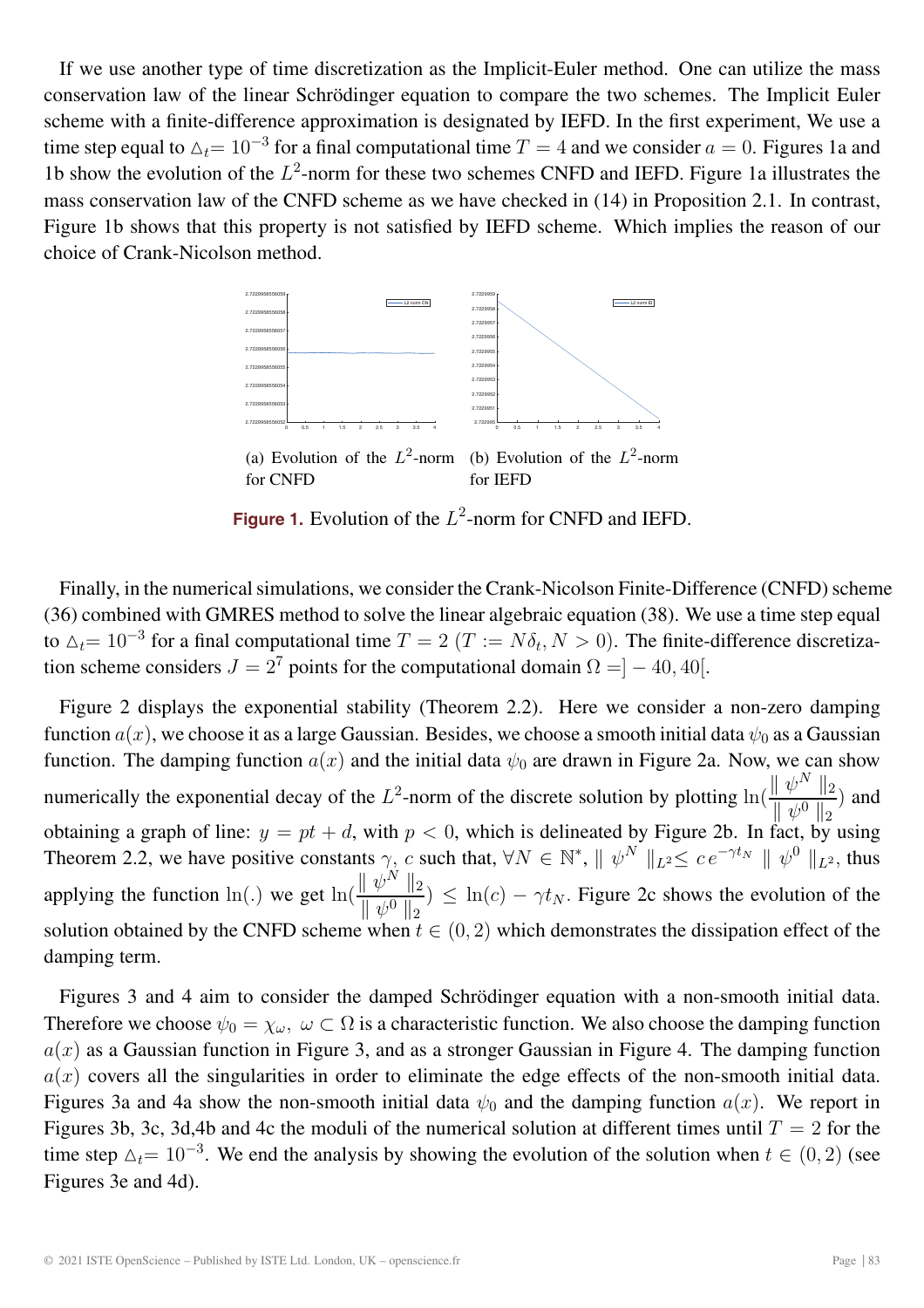

function  $a(x)$ 

 $t \in (0, 2)$ .

**Figure 2.** The exponential stability and the the dissipation effect.



**Figure 3.** Evolution of the numerical solution respectively at  $T = 0.5$ , 1, 2 and  $t \in [0, 2]$ .

Figures 3 and 4 show that there is a propagation of singularities of solution and the solution remains singular. Which illustrate that the damping term " $ia(x)\psi$ " is not sufficient to have the smoothing effect. Moreover, Figure 4 demonstrates that, by using a stronger damping function  $a(x)$ , the dissipation is faster.

Figures 3 and 4 showed that the damped Schrödinger equation does not verify the smoothing effect, which leaves open the question of whether it is possible to find a way to obtain the smoothing effect. There are many ideas and isues related to the smoothing of the Schrödinger equation. For example, many authors use the method of regularization by adding to the equation a strong dissipative term. In particular, as mentioned in the Introduction, we cite the work of Aloui [1] in which he introduced the Schrödinger equation with fractional regularization term " $ia(x)(-\Delta)^{\frac{1}{2}}a(x)\psi$ " (11). In this context, the objective of our work in [13] is to prove the smoothing effect of the discrete-time scheme for the regularized Schrödinger equation (11). Therefore in [13], we have showed theoretically and numerically the smooth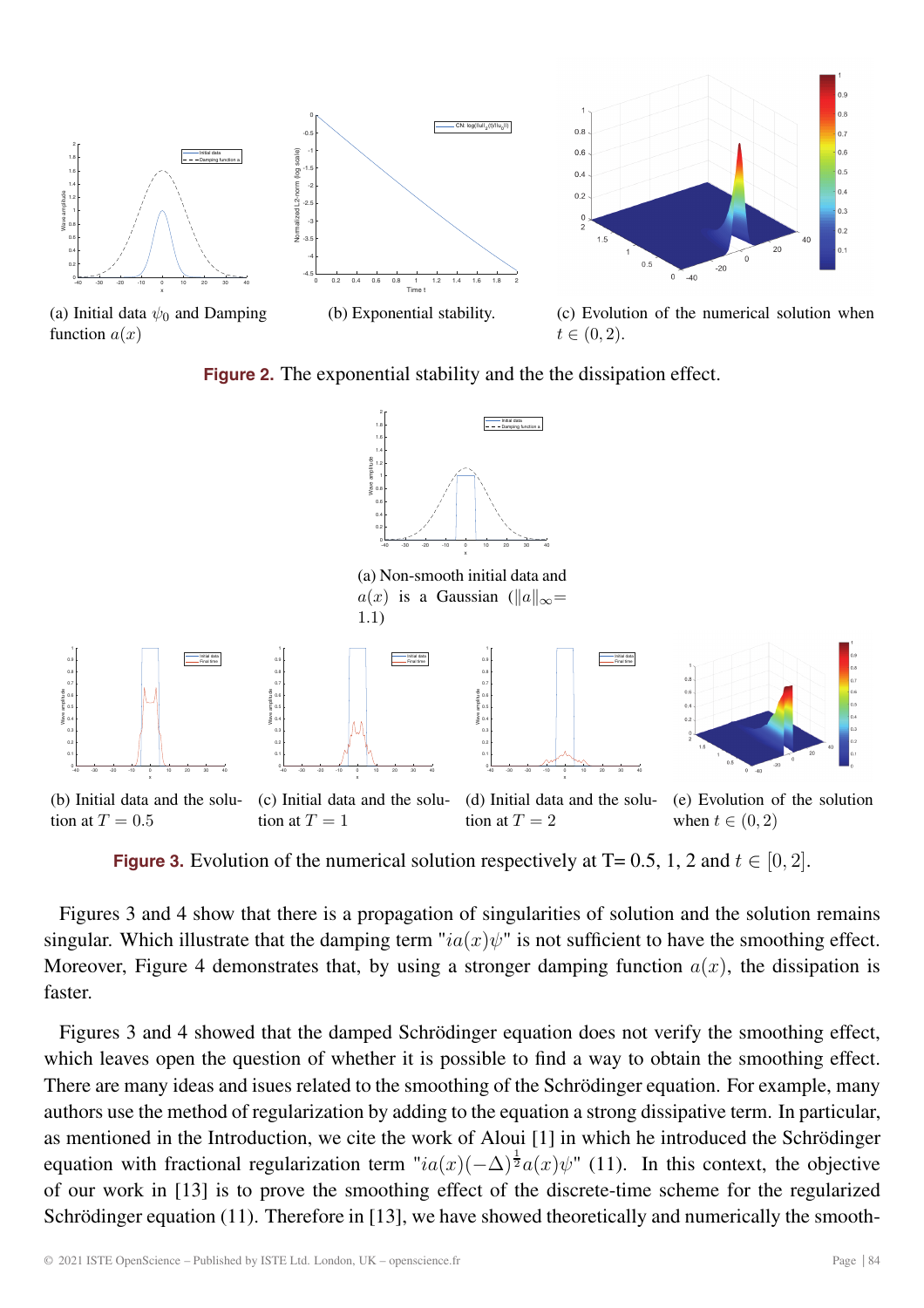ing effect of the discrete-time regularized Schrödinger equation. Moreover, in order to compare the case with damping term " $ia(x)\psi$ " and the case with fractional regularization term " $ia(x)(-\Delta)^{\frac{1}{2}}a(x)\psi$ " we cite some numerical results from [13] in Figure 5 in which the singularities disappear and the solution is smooth which is not the case in Figures 3 and 4. This comparison also illustrates that the damping term  $"ia(x)\psi"$  is not sufficient to have the smoothing effect.



(a) Non-smooth initial data and  $a(x)$  is a stronger Gaussian  $(||a||_{\infty} = 2).$ 



**Figure 4.** Evolution of the numerical solution respectively at  $T = 0.5$ , 1 and  $t \in [0, 2]$ .



**Figure 5.** Smoothing effect of the regularized Schrödinger equation.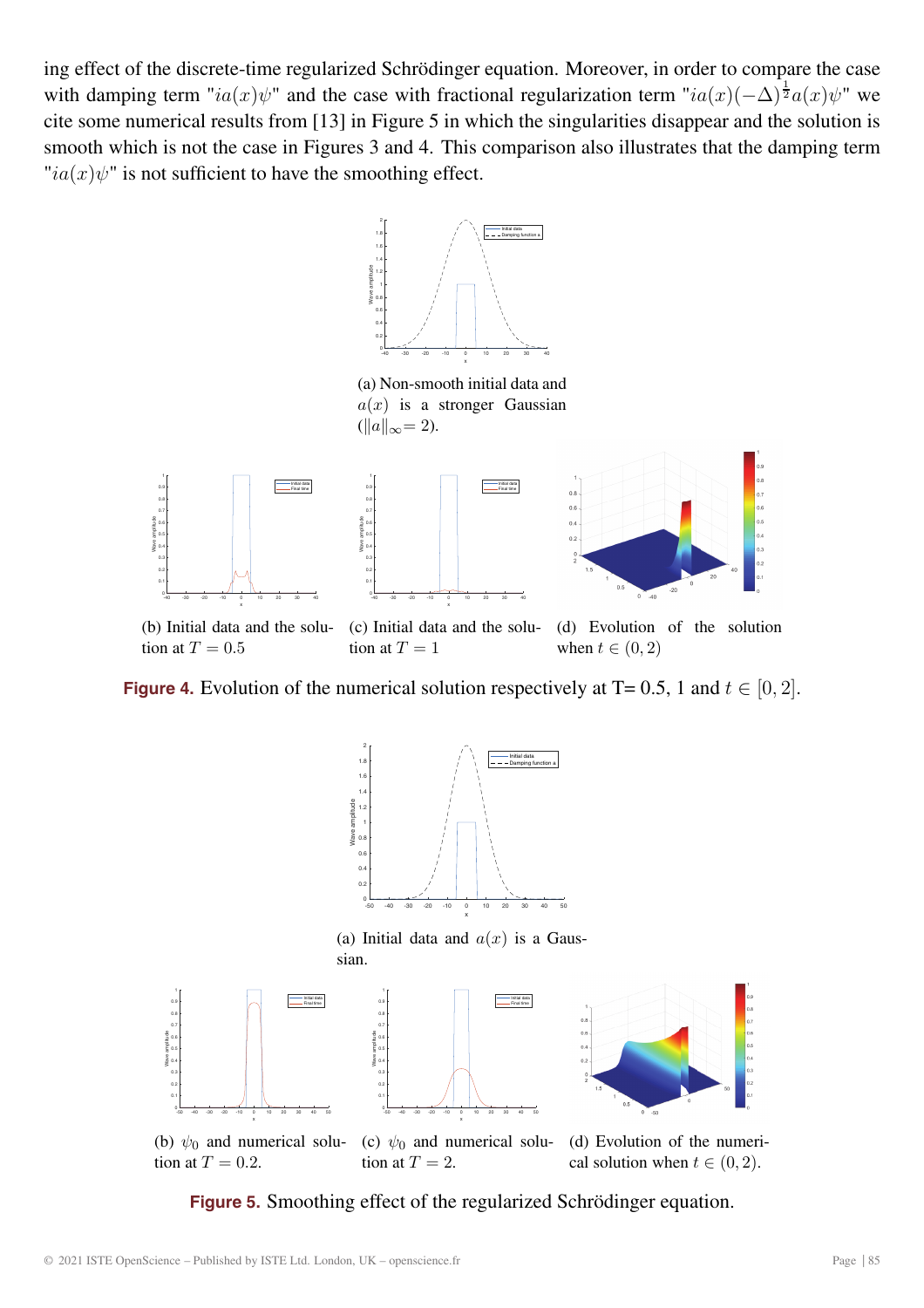Moreover, we suggest to recall the idea of using a useful numerical schemes, whereby optimal order convergence is obtained under data of low regularity. For homogeneous parabolic PDE there are many contributions on convergence treating cases of non-smooth data, we refer to [11], [15]. In addition, for non-homogeneous parabolic PDE, We refer to the work of Khaliq and Wade [9] in which the authors used the smoothing Crank-Nicolson scheme (a Crank-Nicolson scheme modified by some backward Euler steps).

### **Appendix : Z-Transformation**

One main tool of this work is the Z-transformation ([7] and Appendix B: Z-transformation in [5]) which is the discrete analogue of the Laplace-transformation. In this work we use it to construct the discrete-time resolvent and to prove the exponential stability of the semi-discrete problem.

**Definition 3.1.** (Z-Transform [7], [5]) The formal connection between a sequence and a complex function given by the correspondence

$$
Z\{u_n\} = \widehat{u}(z) := \sum_{n=0}^{+\infty} u_n z^{-n}, \qquad z \in \mathbb{C}, \qquad |z| > R_{\widehat{u}}.
$$
 (40)

is called Z-transformation. The function  $\hat{u}(z)$  is called Z-transformation of the sequence  $\{u_n\}$ ,  $n = 0, 1, \dots$  and  $R_{\hat{u}} \ge 0$  denotes the radius of convergence.  $0, 1, \dots$  and  $R_{\hat{u}} \geq 0$  denotes the radius of convergence.

The discrete analogue of the Differentiation Theorem for the Laplace transformation is the shifting theorem:

**Theorem 3.2.** *(Shifting Theorem [7]) If the sequence {*un*} is exponentially bounded,* i.e. *there exist*  $M > 0$  *and*  $\gamma$  *such that* 

$$
|u_n| \le M e^{\gamma n}, \qquad n = 0, 1, \dots,
$$

*then the Z-transformation*  $\hat{u}(z)$  *is given by the Laurent series* (40) *and for the shifted sequence*  $\{v_n\}$  *with*  $v_n = u_{n+1}$  *holds* 

$$
Z\{u_{n+1}\}=z\widehat{u}(z)-zu_0
$$

*The initial values enter into the transformation of the shifted sequence. As a useful consequence of the shifting theorem we have:*

 $Z\{u_{n+1} \pm u_n\} = (z \pm 1)\hat{u}(z) - zu_0$ 

Finally, we present the inverse Z-transformation:

**Theorem 3.3.** *(Inverse Z-transformation [7]). If*  $\{u_n\}$  *is an exponentially bounded sequence and*  $\hat{u}(z)$ *the corresponding Z-transformation then the inverse Z-transformation is given by*

$$
u_n = Z^{-1}\{\widehat{u}(z)\} = \frac{1}{2\pi i} \oint_C \widehat{u}(z) z^{n-1} dz, \qquad n = 0, 1, ...,
$$

*where* C *denotes a circle around the origin with sufficiently large radius.*